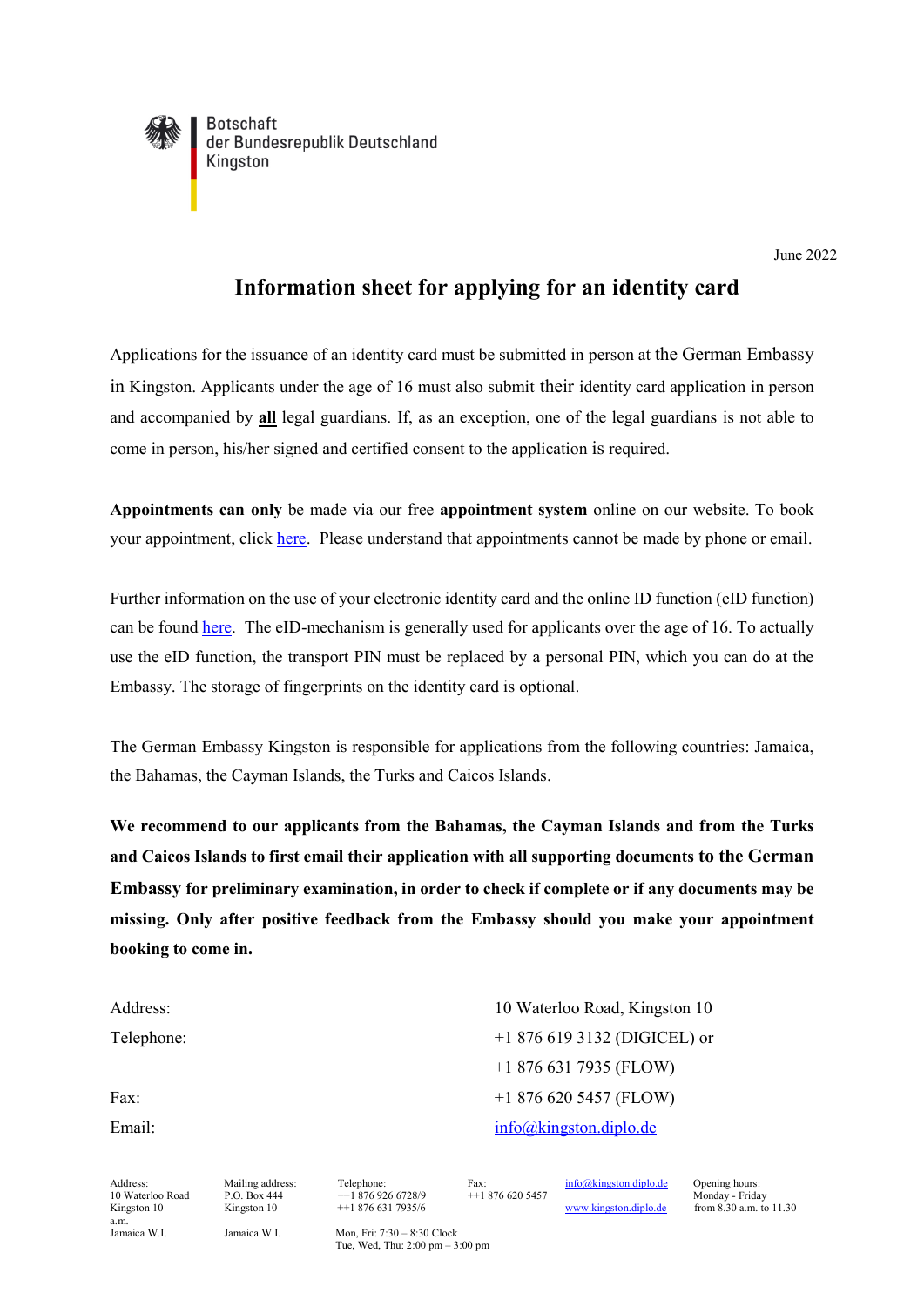To apply, please submit your legibly completed application form and two recent biometric photographs. The application form and important information on biometric photographs can be foun[d here.](https://kingston.diplo.de/jm-de/service/-/1508274)

In addition, please present the following documents in original or as a certified copy:

- previous German passport or identity card
- birth certificate or certificate of ancestry
- registration or de-registration certificate from your current or last place of residence in the Federal Republic (in the case that you were ever registered in Germany)
- if applicable, rental contract, electricity or water bills as proof of the foreign residential address (otherwise "no address in Germany" will be entered when de-registering from Germany)
- residence permit and work permit from Jamaica (incl. Alien Registration Card), the Bahamas, Cayman Islands or the Turks and Caicos Islands
- excerpt from the family book or marriage certificate (if you are or have ever been married)
- if applicable, certificate of name declaration
- if applicable, nationality card or naturalization certificate
- if applicable, a document of acquisition of a foreign nationality or a travel or identity document issued by another state
- if applicable, certificate of Permission to Retain Citizenship from a German Citizenship Authority
- in the case of the loss of passport/identity card, a police report **must be** made

In addition to the above-mentioned documents, ID card applicants under the age of 16 should also submit the following documents – also in the original or as a certified copy:

- current passport/identity card of all legal guardians
- excerpt from the parents' family book or marriage certificate of the parents (if the parents are or were married to each other)
- proof of relationship to the German parent, e.g. birth certificate, recognition of paternity, adoption order, etc.
- if applicable, nationality card or naturalization certificate of the German parent
- if applicable, proof of sole custody by custody order or divorce decree of the parents or death certificate of a deceased parent

## **In individual cases, the submission of further documents may be required.**

Address: Mailing address: Telephone: Fax:  $\frac{\text{info@kingston.diplo.de}}{\text{P. O. Box 444}}$  Opening hours: 10 Waterloo Road P O Box 444 + 1.876.926.6728/9 + 1.876.620.5457

P.O. Box 444 ++1 876 926 6728/9 ++1 876 620 5457 Monday - Friday<br>Kingston 10 ++1 876 631 7935/6 [www.kingston.diplo.de](http://www.kingston.diplo.de/) from 8.30 a.m. to 11.30

Jamaica W.I.  $Mon. Fri: 7:30 - 8:30$  Clock

Tue, Wed, Thu: 2:00 pm – 3:00 pm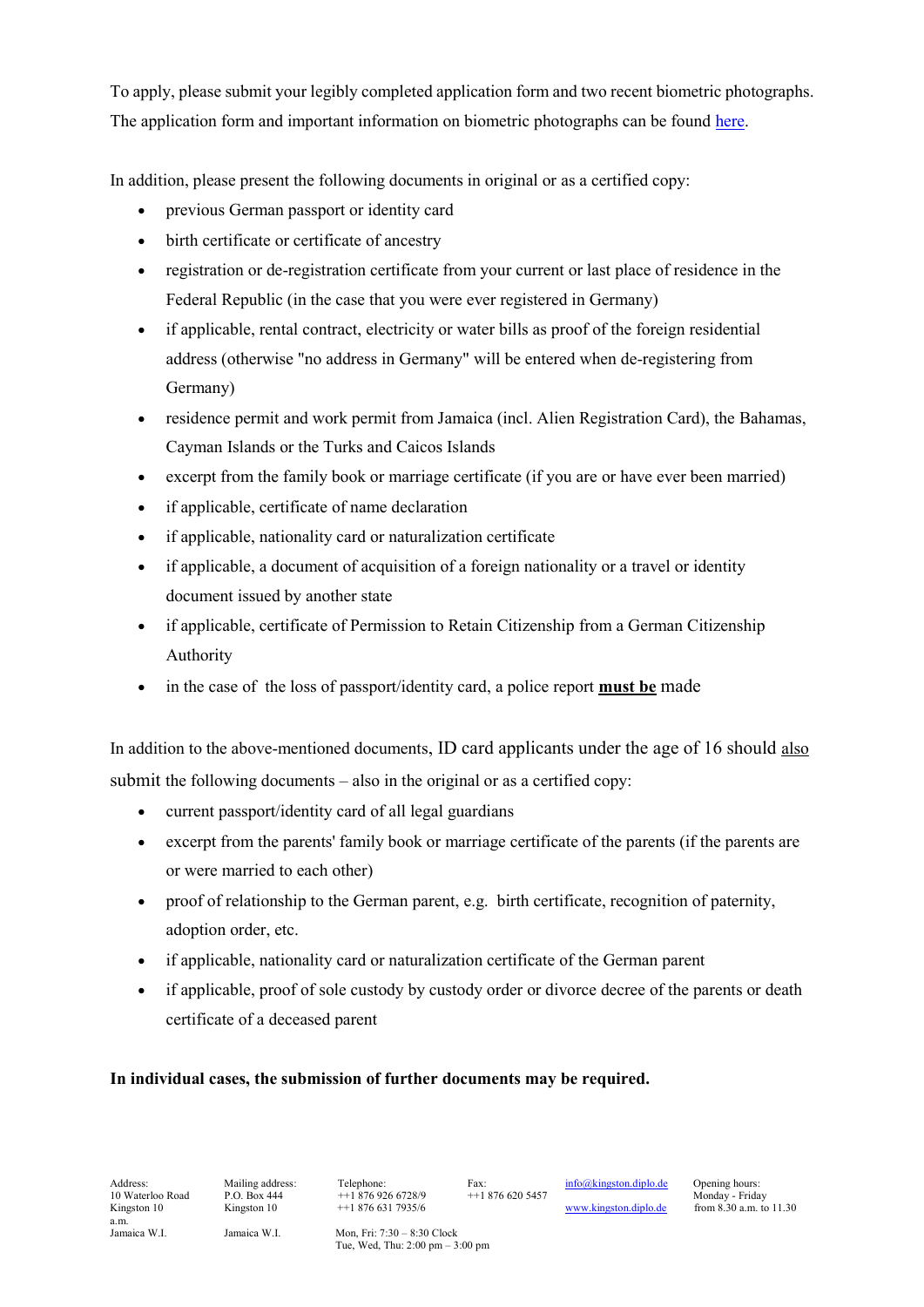If, in addition to the issuance of the identity card, questions of nationality or civil status law still need to be clarified in Germany, the documents must be presented with the apostille stamp. This means in detail:

Official Jamaican documents are provided with an apostille by the Jamaican Ministry of Foreign Affairs, 2 Port Royal Street, Kingston, Tel.: 001 876 926 4220-8. Documents issued by the Cayman Islands and the Turks and Caicos Islands must be provided with an apostille by the respective Governor General for use in Germany.

Other foreign documents must either be legalized or provided with an apostille. Whether legalisation or the apostille is required in your case may be found in the detailed information provided by the Federal Foreign Offic[e here.](https://www.auswaertiges-amt.de/de/service/konsularinfo/internationaler-urkundenverkehr)

The fees are to be paid in US dollars at the current daily rate of the Embassy paying agent in cash or by credit card (Visa and MasterCard). The Embassy does not accept US\$50 nor US\$100 banknotes, and the banknotes must have been printed flawlessly and after 2000. **When paying by credit card, the cardholder must be present.** The payment process by credit card is processed in euros and it is not possible to object to a credit card payment that has already been made (e.g. if the application is denied). We expressly point out that additional fees may be charged by your bank or credit card company. Payments by cheque, EC card and cash payments in euros are unfortunately **not possible**.

| <b>Fees</b>                                                                                                  | WITH residence in the<br>jurisdiction of the German<br><b>Embassy and deregistered</b><br>from Germany | WITHOUT residence in the<br>jurisdiction of the German<br><b>Embassy or still registered</b><br>in Germany |
|--------------------------------------------------------------------------------------------------------------|--------------------------------------------------------------------------------------------------------|------------------------------------------------------------------------------------------------------------|
| Identity card for applicants aged 24 and<br>over (Validity: ten years)<br>incl. international surcharge      | €67.00                                                                                                 | €80.00                                                                                                     |
| Identity card for applicants under 24<br>years of age (Validity: six years)<br>incl. international surcharge | 52,80 €                                                                                                | €65.80                                                                                                     |
| Changes of residence in identity cards                                                                       | $0,00 \in$                                                                                             | Not possible                                                                                               |

a.m.<br>Jamaica W.I.

Address: Mailing address: Telephone: Fax:  $\frac{\text{info@kingston.diplo.de}}{\text{Hto@kingston.diplo.de}}$  Opening hours:<br>10 Waterloo Road P.O. Box 444 + 1 876 926 6728/9 + 1 876 620 5457 Monday - Frida

10 Waterloo Road P.O. Box 444 ++1 876 926 6728/9 ++1 876 620 5457<br>
Kingston 10 ++1 876 631 7935/6 ++1 876 620 5457

 $M$ onday - Friday<br>from 8.30 a.m. to 11.30

Jamaica W.I. Mon, Fri: 7:30 – 8:30 Clock Tue, Wed, Thu: 2:00 pm – 3:00 pm